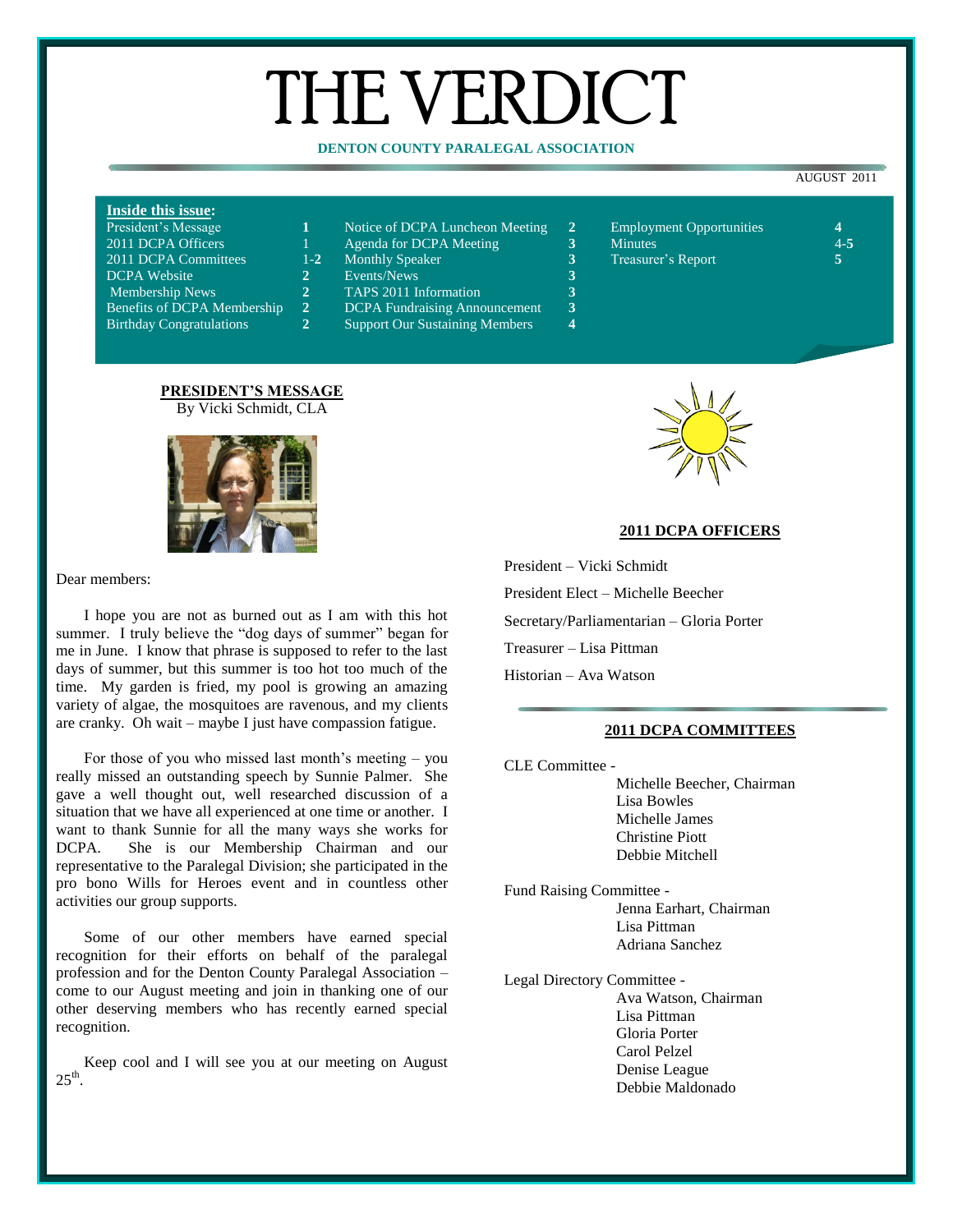#### **Example 1** The Verdict **Page 2** Page 2

Membership Committee -

Sunnie Palmer, Chairman Jennifer Harris Denise League Christine Piott Gina Elliott Michelle Merrit Miranda Miller Pamela Snavely

Newsletter Committee -

Lisa Pittman, Chairman Jennifer Earhart Jackie Cox

Social Committee -

Lisa Bowles – Chairman Barbara Denton Pam Snavely Landra Turner Amy Riggs Jennifer Flores

## **DCPA WEBSITE**

Check out what's new on our website at [www.dentonparalegals.org.](http://www.dentonparalegals.org/) Let us know what you think, and what you would like to see on our website in the future. If you have any changes that need to be made to your contact information, please let us know.

## **MEMBERSHIP**

Please encourage those paralegals and others in the legal field, whom are not currently members, to join. If you know of anyone who would like to join, please contact Sunnie Palmer at sunnie@zellmerlaw.com or (940) 383-2674.

## **BENEFITS OF MEMBERSHIP IN THE DENTON COUNTY PARALEGAL ASSOCIATION INCLUDE:**

- Receipt of the monthly issue of *The Verdict*
- ❖ Free Accredited CLE at monthly meetings
- Continuing Legal Education seminars on various topics
- Job Bank
- **\*** Motivation
- ❖ Networking with other paralegals in Denton County
- ❖ Professional growth through participation
- Communication and promotion of professional conduct and responsibility
- Continued individual and professional growth as paralegals
- Fulfillment that is received from being involved in the direction of the paralegal profession



# **BIRTHDAYS**

Our members with September birthdays are:

Jennifer Earhart (9-3); Doris Lucas (9-6); Angela Juarez (9-16); Cheryl Perlich (9-21);

Hope each of you will have a **Happy Birthday!**

# **MEETING NOTICE**

The Denton County Paralegal Association July Luncheon will be on Thursday*, August 25, 2011* at noon at Oakmont Country Club, 1901 Oakmont Drive, Corinth, Texas.

The all-inclusive cost of lunch is \$13.00 payable when you sign in. We cannot accept debit or credit cards, or make change, so please bring *exact* amount of cash or a check made payable to DCPA.

*RESERVATIONS ARE REQUIRED and can be made via email to Vicki@cmloveless.com. The Deadline for making your reservation is 5:00 P.M. on Monday, August 22, 2011.*

**Notice: We must notify Oakmont of the number attending prior to the meeting for preparation of adequate food and seating arrangements. Those that have RSVP'd will get served and seated first. We cannot guarantee that you will have seating or food if you do not RSVP. Please note we are also required to bill those individuals who make reservations and do not attend.**

**Directions to Oakmont: Oakmont Country Club is located in Corinth off I-35 East between Lewisville and Denton.**

- Exit 461 Shady Shores Rd/Post Oak Drive
- Turn west onto Post Oak Drive
- Turn right (west) onto Robinson Rd at stop sign
- Turn left (south) onto Oakmont  $Dr you$  will see an Oakmont sign in the median
- Turn right into Oakmont Country Club (second right)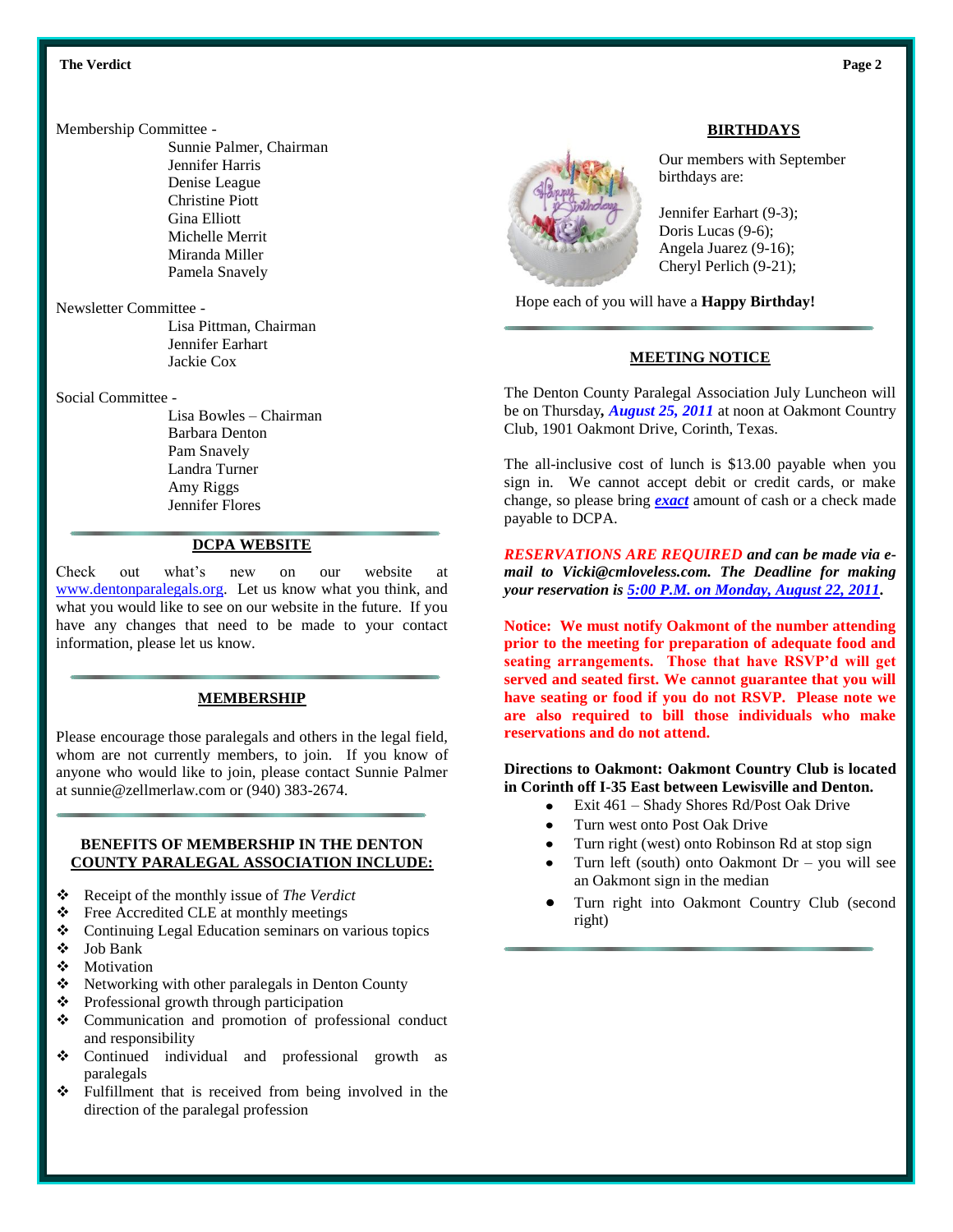

# **AGENDA FOR AUGUST MEETING**

| Date:  | Thursday, August 25, 2011                                                    |
|--------|------------------------------------------------------------------------------|
| Place: | <b>Oakmont Country Club</b>                                                  |
|        | 1901 Oakmont Drive                                                           |
|        | Corinth, Texas 76210                                                         |
| Time:  | Noon                                                                         |
| 1.     | Welcome members and guests                                                   |
| 2.     | Old Business                                                                 |
|        | Approve the July Minutes and Treasurer's                                     |
|        | report                                                                       |
|        | School Supplies Wish List follow up report                                   |
| 3.     | Speaker: Michelle Houston "Denton County"<br>Alternative Dispute Resolution" |
|        |                                                                              |

4. Door prizes and adjournment

## **AUGUST SPEAKER INFORMATION**



Our Speaker this month is Michelle Houston who will be speaking about both DCAP and the Denton County Bar Association.

#### **EVENTS/NEWS**



Do you have a recipe, informative tip/idea, or joke, etc. that you would like to share with your fellow DCPA Members? If so, please submit your idea to Jenna Earhart at [jearhart@hbwvlaw.com.](mailto:jearhart@hbwvlaw.com) Thank you!





Congratulations to member Erin Pack on the birth of her daughter, Harley. What a cutie!



**TAPS 2011 - FORT WORTH, TEXAS October 5-7, 2011**

TAPS 2011 will be held October 5-7, 2011 at the Marriott Hotel (DFW) & Golf Resort. *See flyer attached.*

For additional information regarding TAPS visit the PD website: **[www.txpd.org](http://www.txpd.org/)**

## **SAFTEY AWARENESS**

### By: Wanda Woodworth

**S**unnie Palmer's excellent presentation on Compassion Fatigue included a section on taking care of ourselves. My Grandfather's phrase was "don't get too thick." One "healing" activity is taking a Basic Physical Defense class specifically designed for women. The City of Denton Police Department offers such a class. Known as the R.A.D. systems of Self Defense it gives women confidence and a mindset of survival and avoidance of danger. Rape Aggression Defense is a 16 hour program, taught in four 4-hour classes. A small part of the class is lecture but the rest is hands-on demonstration and practice. I found the classes a terrific way to physically role play various attack scenarios and learning the successful defense method. I am more aware of my surroundings and have a much greater confidence in dealing with the criminal element. The knowledge, skills and confidence I gained from taking the class has rolled over to other parts of my life and has had a positive effect. The best thing about R.A.D. is that you don't have to be in shape to benefit from this class!

For more information on the R.A.D. Program, contact Investigator Rachel Fleming at 940-3497968.



# **DCPA SCHOLARSHIP AWARD**

Deadline to submit your application for the DCPA Scholarship Award is September 15, 2011. Attached are the instructions and the application. This is a scholarship for paralegals sitting for the certification test such as TBLS, NALA, NFPA.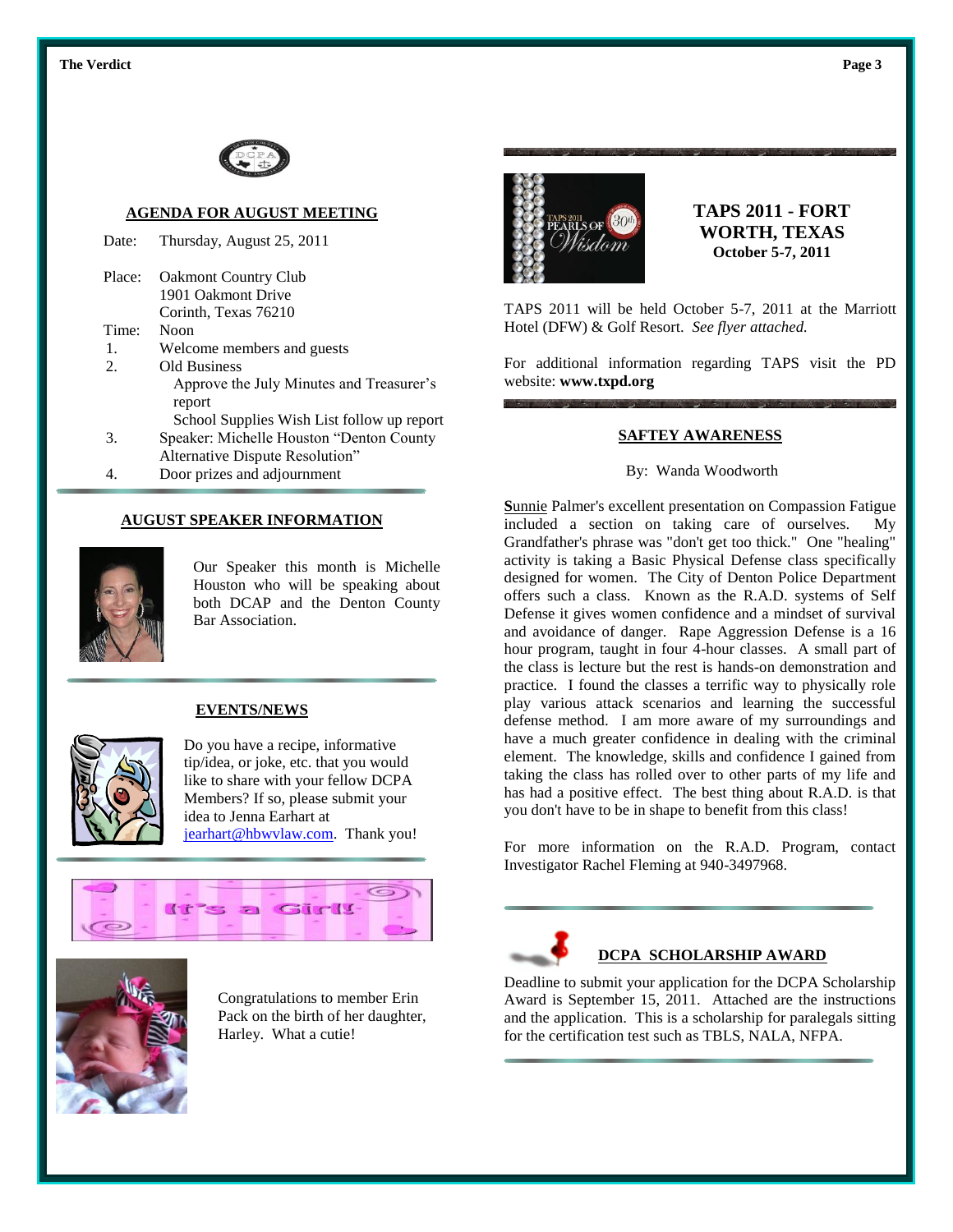#### **Example 1** The Verdict **Page 4 Page 4**

# **DCPA FUNDRAISER ANNOUNCEMENTS**



A big "thank you" to those members that contributed monetary or school supply donations toward the Children's Advocacy Center of Denton County your generosity is greatly appreciated.





**THANK YOU** to those who have signed up to donate an item to the Silent Auction! All proceeds will benefit our Thanksgiving and Christmas families we assist with each year so if everyone can participate, this event will be a success.

**MARK YOUR CALENDARS NOW!** The DCPA Silent Auction is on Thursday, October  $\overline{13}$ , 2011 from 5:30 p.m. – 7:30 p.m., and will take place at Joseph Zellmer's office located at 620 W. Hickory, Denton, Texas 76201. Ice Cream yummy goodness will be provided, so please feel free to bring your child(ren)!!

If you have not yet committed to donating an item and would like to, please send me an email with your commitment form so I can be sure to follow up with you.

Our deadline of **September 16, 2011** is fast approaching, so if you have your item(s) completed, we are accepting those donations now. You may bring those items to our monthly luncheons, drop it off at Hayes, Berry, White & Vanzant, LLP at 512 W. Hickory, Suite 100, Denton, Texas or contact Jenna Earhart at (940) 387-3518 and/or jearhart@hbwvlaw.com, so we can arrange to pick it up.

Thank you to those who have already dropped off their donations and to those who have committed to participate in this event!



# **SUPPORT OUR SUSTAINING MEMBERS**

**Our Sustaining Members give so much to our Association, please be sure to think of them when you are in need of services that require their specialty!**

# **EMPLOYMENT OPPORTUNITIES**

If you have an open position in your office or know of another office that has an opening and would like to e-mail it to the members and have it posted in the next newsletter, please contact Lisa Pittman at (940) 387-3518 or [lpittman@hbwvlaw.com.](mailto:lpittman@hbwvlaw.com)

## **JULY MINUTES**

- 1. President, Vicki Schmidt, called the meeting of July 28, 2011, to order at 12:10 p.m. at the Oakmont Country Club. There were 24 in attendance, which included 22 members and 2 guests, all of whom were welcomed by the President.
- 2. President Schmidt advised that the minutes from the May meeting had not been approved because a lack of a quorum attending the June meeting, and that the minutes from the June meeting needed approval, and asked for a vote of approval of both. A motion for approval was presented by Michelle Beecher and seconded by Carolyn Ganzer, and the motion carried by unanimous vote.
- 3. President Schmidt advised that the June Treasurer's Report had not been approved because a lack of a quorum attending the June meeting, and that the current Treasurer's Report needed approval, and asked for a vote of approval of both. A motion for approval was presented by Sunnie Palmer and seconded by Jennifer Earhart, and the motion carried by unanimous vote.
- 4. President Schmidt announced that there was still time to donate to the School Supply Drive, and that anyone wanting to donate supplies or cash should contact Lisa Pittman or Jennifer Earhart before August 5, 2011.
- 5. CLE Membership Chair, Michelle Beecher, introduced the speaker, Sunnie Palmer, fellow paralegal, DCPA Membership Chair and Paralegal Division District 12 Director, who presented "*Compassion Fatigue."*